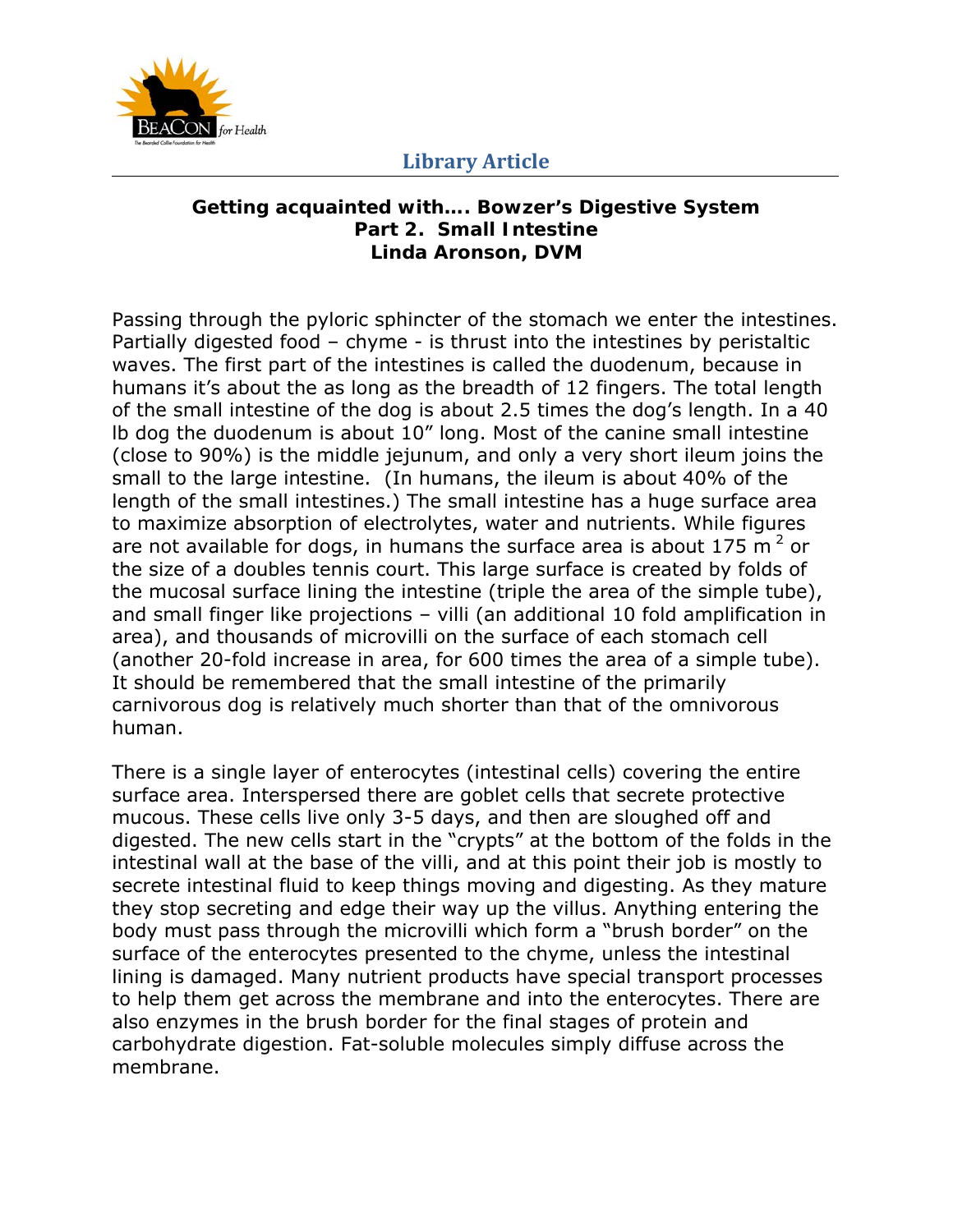

Entering the duodenum are bile and pancreatic ducts which provide enzymes to help digest nutrients to a form suitable for absorption. Pancreatic αamylase digests starch and glycogen to two-molecule sugars - disaccharides, which the brush border breaks down into glucose for absorption. Sucrose and lactose (milk sugar) are broken down by brush border enzymes too. Proteins are broken down by pepsin from the stomach, as well as trypsin and three other enzymes from the pancreas into short-chain peptides, dipeptides – (two molecule) or simple amino acids. The brush border enzymes break down the former, but dipeptides and amino acids are ready to be absorbed. The brush border enzymes also convert trypsinogen (from the pancreas) to the active trypsin, which in turn converts the other pancreatic enzymes to their active forms. Fat digestion also begins in the stomach with gastric lipase, and is continued by the pancreatic lipase. Resulting monoglycerides and free fatty acids mix with bile to form micelles for absorption. As fatty acids are absorbed the bile salts split off and can form more micelles. Ultimately bile salts are resorbed in the ileum, and recycled back to make more bile.

Most water-soluble vitamins are absorbed rapidly in the upper small intestine, some by active transport and others passively. Folic acid is produced as a metabolic by-product of normal bacteria in the upper intestines as well as being present in the diet, it is absorbed actively at low concentrations and passively when more is present. Cobalamin (Vitamin B 12) is a large molecule and requires special, selective mechanisms for its absorption. If there is ileal disease due to bacterial overgrowth dogs can develop B 12 deficiency. Fat soluble vitamins require bile salts for absorption. If fat absorption is compromised deficiencies of these vitamins, especially A & D, can be expected. Vitamin K, essential for proper clotting, is derived from the diet (K 1) and normal intestinal bacteria (K 2). The latter is mostly absorbed in the ileum and colon. Vitamin D regulates calcium absorption (as well as its retention by the kidney). Iron is absorbed in two forms, but the heme form, found in meat, is absorbed much better than the non-heme form.

The small intestine secretes and resorbs huge volumes of fluid each day, and 98% of that secreted is resorbed in the normal animal (dietary fluids replenishing the difference) so that only a little fluid is lost in the feces. Only a small reduction in reabsorption can result in diarrhea. Diet has a profound effect on fluid balance. Dogs fed on kibble excrete twice as much fluid in their feces as dogs fed meat based foods. This becomes significant only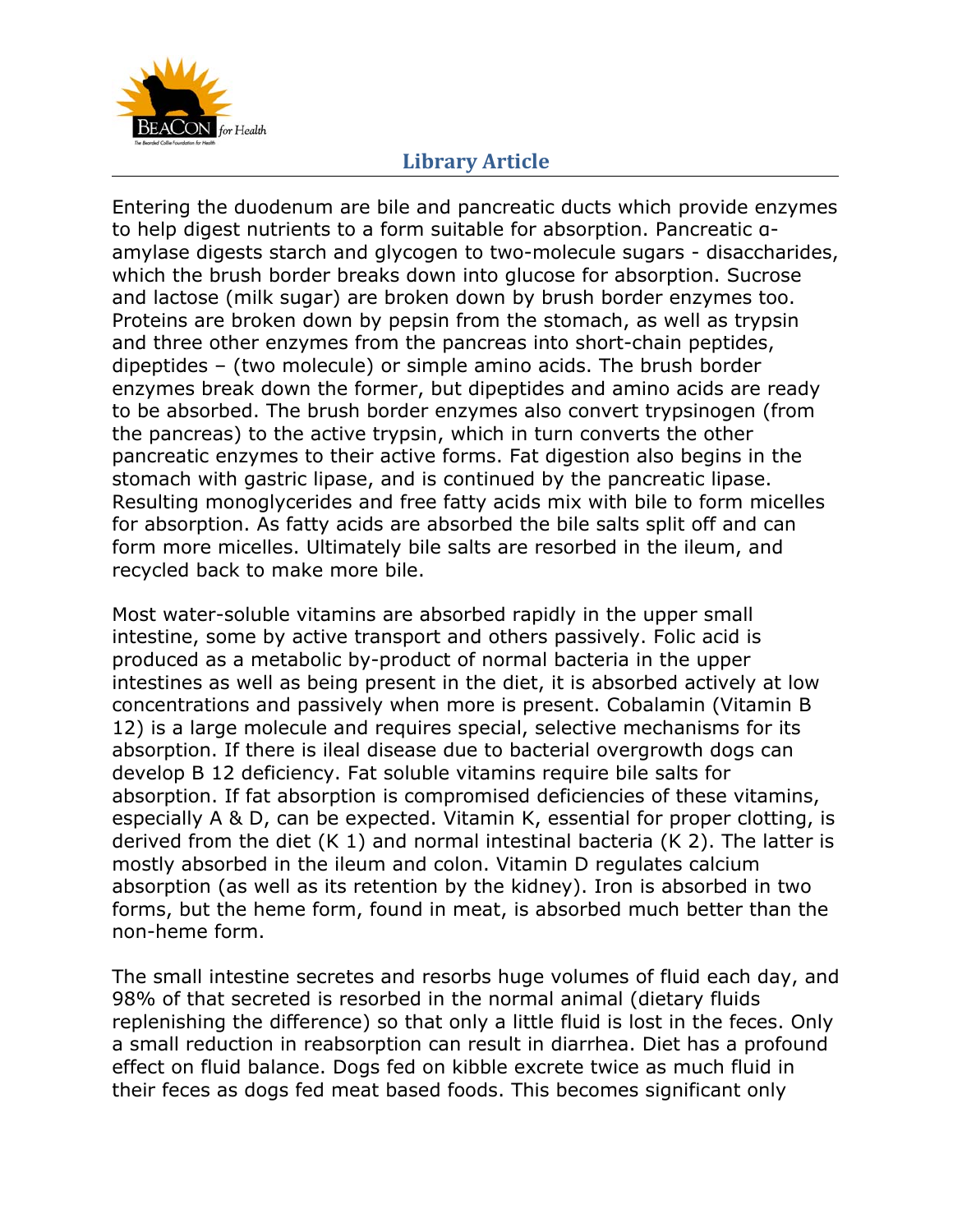

when a dog develops diarrhea, and this is why kibble should be avoided in dogs with diarrhea and during their recuperation.

By the time chyme arrives at the ileum most nutrients have been absorbed, but only about 50% of the fluid. Normally, the colon removes about 90% of the remaining fluid. In diarrhea originating in the small intestine, the jejunum and ileum do not resorb fluid efficiently, and the reserve capacity for colonic absorption is exceeded. In diarrhea of colonic origin not only is the resorption of fluid compromised, but inflammatory disease (as seen in inflammatory bowel disease – IBD) causes the colon to secrete fluid into the bowel, rather than sucking it out. To diagnose the cause of diarrhea it is important to determine if it originates in the large or small intestine.

The fasted intestine goes through three stages of motility. The first lasts about 20 to 30 minutes when nothing much happens, this is followed by another 30 minutes of random activity and then 5 minutes of intense contractile waves flowing from the duodenum to the ileocolic junction. This last phase serves to move digested intestinal cell "hulls," and also to control bacterial populations within the gut. Between 10 and 20 minutes after a meal peristaltic waves pass through 5 to 15 cm sections of the intestine, moving food away from the stomach. These are interrupted by isolated contractions that stop forward motion and serve to mix the intestinal contents to improve digestion and absorption. This activity continues for about 9 to 12 hours after a meal.

The intestines normally have enormous numbers of bacteria and a variety of fungi. These usually coexist symbiotically with the dog. These bacteria arrive by mouth, and this "microflora" is usually established within a few days of birth. Some of the metabolic activity of the bacteria takes longer to develop. Distribution varies throughout the gastrointestinal tract. It is high in the mouth, drops in the stomach then gradually increases as with progression through the small intestine to such high levels in the colon that viable bacteria make up 30 to 50% of the dry weight of the feces! In the dog's digestive tract, 84 different species of bacteria of 27 different genera, and 5 genera of fungi have been identified. Their distribution also varies along the length of the digestive tract.

Peristaltic motion of the digestive tract is the body's primary defense against bacterial overgrowth. This is backed up by gastric acid and intestinal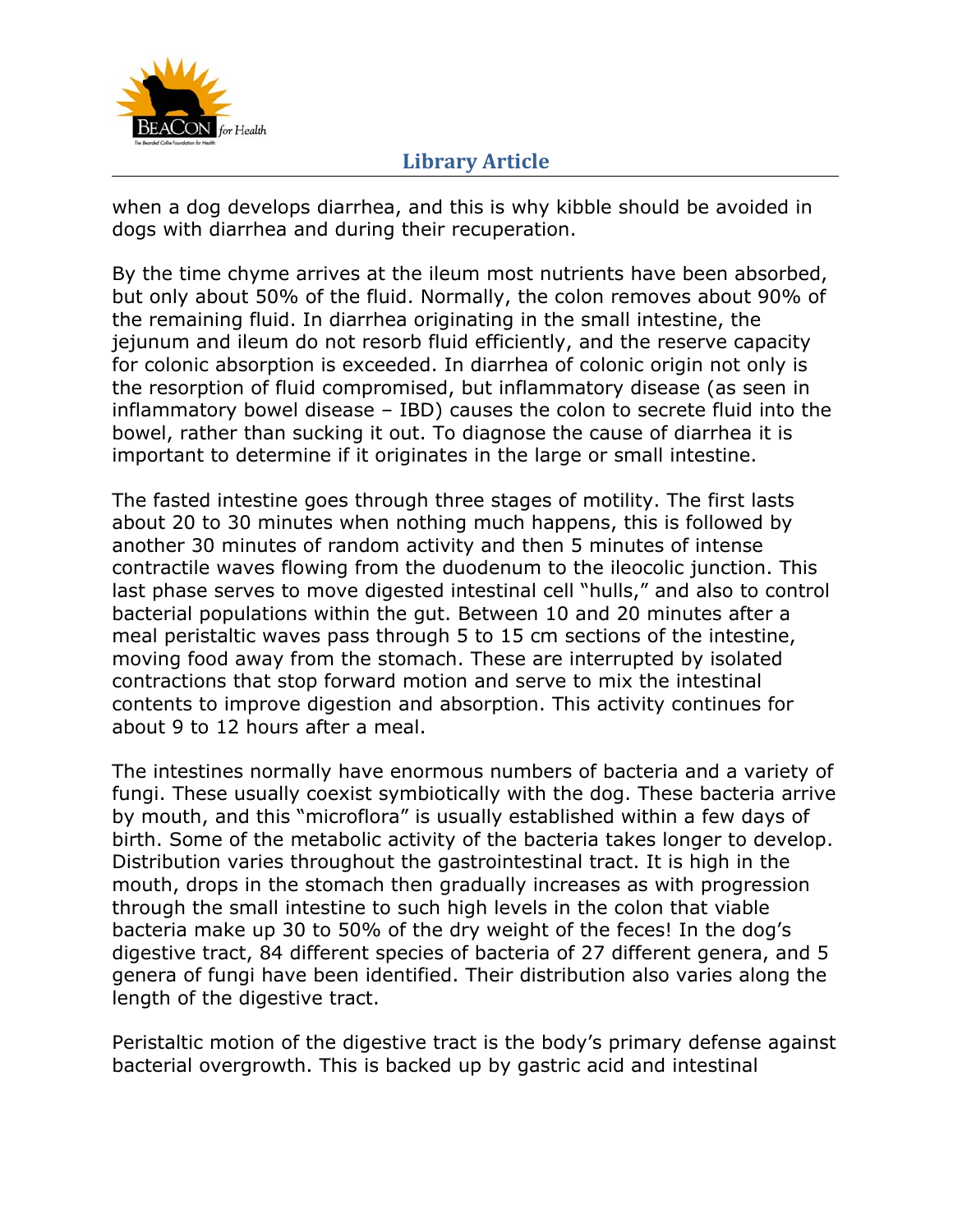

immune function, as well as antibiotic properties of bile and pancreatic fluid. In the colon especially, bacterial metabolism also plays an important role.

Given this highly complex system, it is not surprising that introducing antibiotics into the system is very disruptive. Antibiotics are selective, and some bacteria will be killed or slowed down, allowing other insensitive organisms to flourish and take over. These bacteria may hurt the lining of the intestines. This may allow the bacteria to enter the body and cause sepsis and disease. This process – translocation - is the most important cause of morbidity and death in critically ill patients. Intestinal obstruction, hemorrhagic shock, obstructive jaundice, thermal injury and endotoxemia may also cause translocation. Feeding high fiber diets and probiotics reduce the risk of translocation and diarrhea for dogs being treated with oral antibiotics.

The intestinal flora is important for normal bile and liver function, and a variety of other processes within the body. It produces fuel for the cells lining the colon. It stimulates the immune system and even activates some antibiotics. On the down side it is responsible for the production of gas. In dogs there is little contribution in terms of vitamin synthesis.

The intestines are presented with a lot of foreign substances in the form of complex molecules that have to be broken down, and the good stuff needs to be absorbed and the bad stuff kept out. In general, when presented with foreign substances the body reacts by trying to either repel them, or neutralize and digest them. The intestines have special defenses to help them. Gastric acid and proteases (enzymes that digest proteins) denature and degrade antigens, while mucus traps them and prevents them reaching the cell membranes. Tight junctions between the enterocytes also keep out unwanted invaders.

The intestines also have a very well-developed immunologic barrier provided by the GALT (gut associated lymphoid tissue). This protects the cells from invasion by pathologic organisms, and also prevents dietary building blocks, the normal flora and other antigens from setting off allergic reactions. The specific details of GALT are beyond the scope of this article, but suffice it to say that overreaction can produce as many problems as improper function. Over activity can cause the destruction of the body's own cells, hyperreactivity and **inflammatory bowel disease (IBD)**, although this is a complex disease involving several parts of the gastrointestinal immune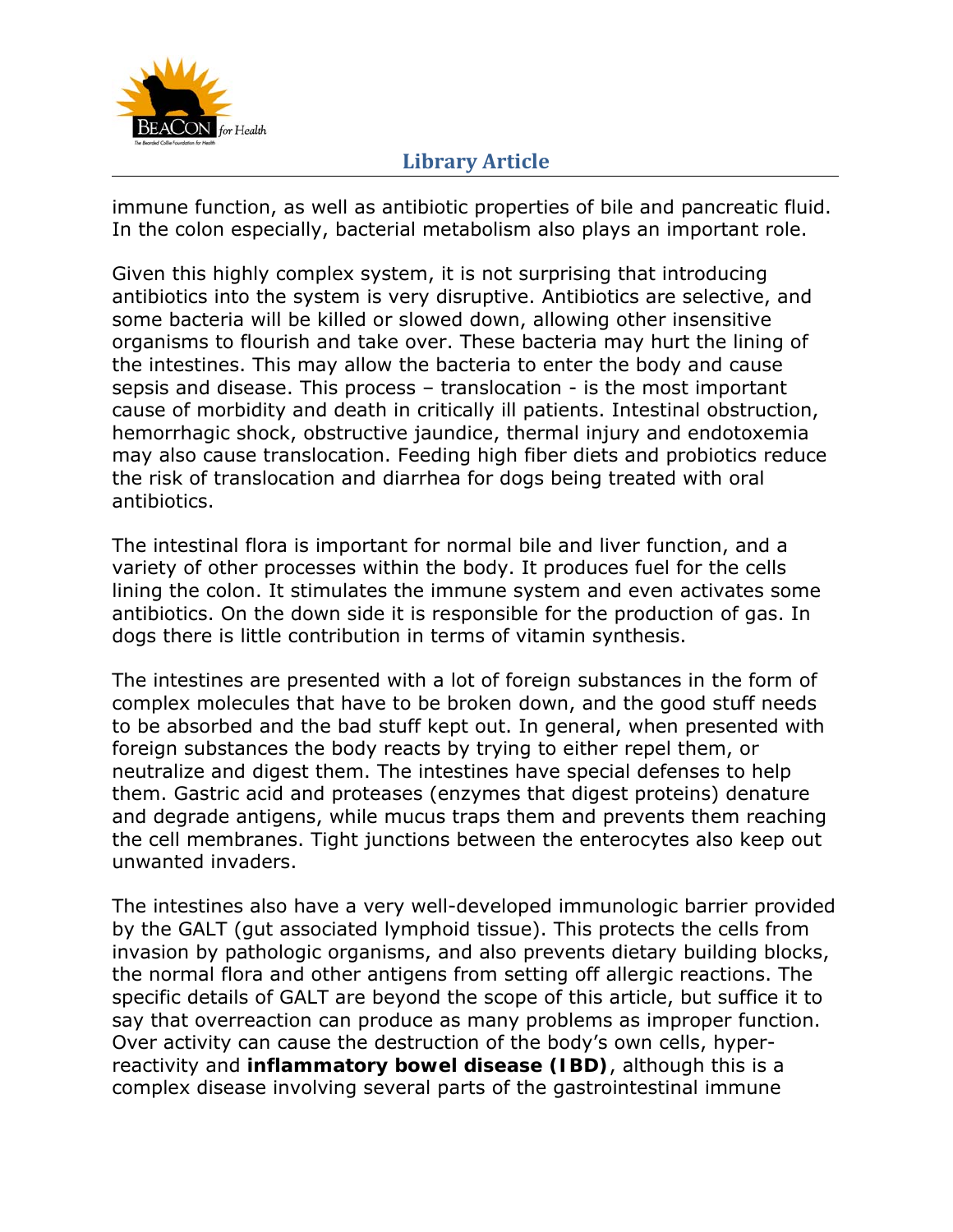

system. **Food allergy** seems to be result of defective production of immunoglobulin A (IgA) allowing antigens to enter the blood stream. Subtle defects in the immune system may prolong intestinal disease, and cause over-reactivity to certain dietary constituents.

The most common symptoms of intestinal disease are **diarrhea** and **vomiting**, but it must be remembered that these can be caused by disease elsewhere in the body. Small intestinal disease usually involves interference with the number of intestinal cells or their function. As well as loss of fluids, reduced absorption will ultimately starve the body of nutrients in the face of adequate feeding and result in loss of body mass. Some diseases result in a reduction of the brush border enzymes and carrier proteins. Inflammatory diseases can cause the enterocytes to secrete fluid rather than absorb it, lose protein, or fail to recycle the building blocks in the sloughed enterocytes. Malabsorption can occur if there is a loss of bile or pancreatic enzymes too.

Diarrhea is an increase in the fluid content of the feces together with an increase in frequency and volume.

 Simple or osmotic diarrhea occurs when too much fluid is present in chyme arriving in the colon; it can also be caused by osmotic laxatives. Impaired absorption of nutrients (especially carbohydrates) is the usual cause, and fasting usually improves the situation. Malabsorption can be the result of damage to the enterocytes – acute viral enteritis or chronic enteropathy. It can also be the result of bacterial overgrowth or a lack of digestive enzymes (exocrine pancreatic insufficiency – EPI).

 Exudative diarrhea occurs as a result of tissue fluids, serum, blood or mucus leaking into the intestines. Ulcers, inflammation – from parasites or bacterial infection or infiltration all produce diarrhea in this way. Severity depends on the amount of fluid lost. Secretory diarrhea is usually caused by a toxin or irritant (such as castor oil) causing the enterocytes to secrete more fluid into the intestines. Fasting rarely helps.

Motility disorders can also lead to diarrhea.

 In some cases enterotoxins from bacterial infection can cause rapid waves of contractions or spasms of the intestines, but in other diseases such as corona virus or hookworm, gastric motility actually slows down. Increased motility alone does not cause diarrhea.

**Diarrhea** can have many causes. Acute, self-limiting diarrhea that usually resolves before a cause can be found, is often the result of dietary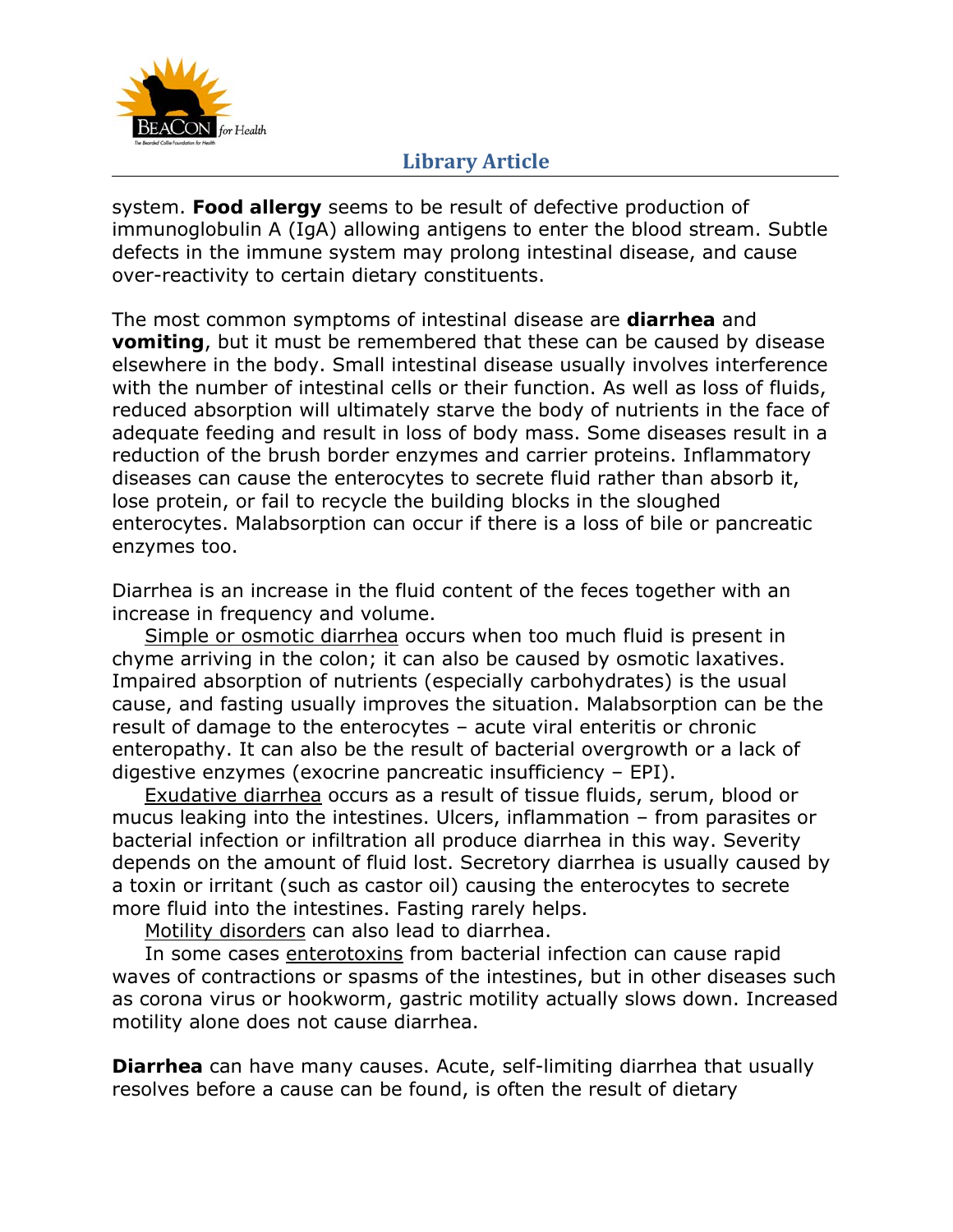

indiscretion, although may also be the result of parasites or exogenous toxins. Acute, severe, bloody and potentially fatal diarrhea can be caused by an infection (salmonella, parvovirus) or hemorrhagic gastric enteritis (HGE). It can also occur secondary to systemic diseases (distemper, leptospirosis) or metabolic disturbances (increased blood urea nitrogen – BUN; Addison's disease). Chronic diarrhea can result from parasites or other pathogens, partial obstruction, systemic disease – liver, kidney, Addison's; chronic large or small intestinal disease; or exocrine pancreatic insufficiency. A good history is essential in trying to narrow down this wide field to identify the cause. This should include the length and persistence of the problem, diet (including recent changes, access to garbage and other items, sensitivity to foods, etc), appetite, changes in gas production, frequency of defecation and volume, presence of vomiting (suggests inflammation somewhere and is as common with both large and small bowel problems), abdominal pain; straining to defecate – problems of the rectum and anus; changes in weight and condition; outdoor access (access to parasites, sick dogs). Excitable, inquisitive and/or aggressive dogs are more prone to stress-induced diarrhea.

The next step is examining the feces. Bulky feces indicate the small intestines or exocrine pancreas are the source of diarrhea - although a high fiber diet should first be ruled out! They are usually light in color, watery/frothy, free of mucus and usually blood (although in Beardies EPI may be characterized by bloody feces) and smell foul due to the presence of undigested food and/or bacterial overgrowth. Small volume, with a jelly-like mushy appearance is characteristic of large bowel diarrhea. Mucous without blood indicates irritable colon, while blood – either fresh and red, or black and tar like (melena) indicates infection, inflammation or neoplasia. Excess gas while typical of certain diets – especially soy based ones – indicates malabsorption – gas may be expelled or make its presence known by increased rumbling in the abdomen. Small bowel diarrhea usually increases frequency of defecation only 2 or 3 times normal, whereas increases above this, or accidents in the house are more common with large bowel disease.

Thorough abdominal palpation, evaluation of the mouth, rectum and anus may require sedation; even cooperative dogs may tense the abdominal muscles if they are experiencing pain. A complete blood count, biochemistry panel and urinalysis can rule in or out the contribution of systemic disease to the diarrhea. Fecal examination for giardia or round, hook, whip and tape worms as well as blood and fat should be performed. Electron microscopy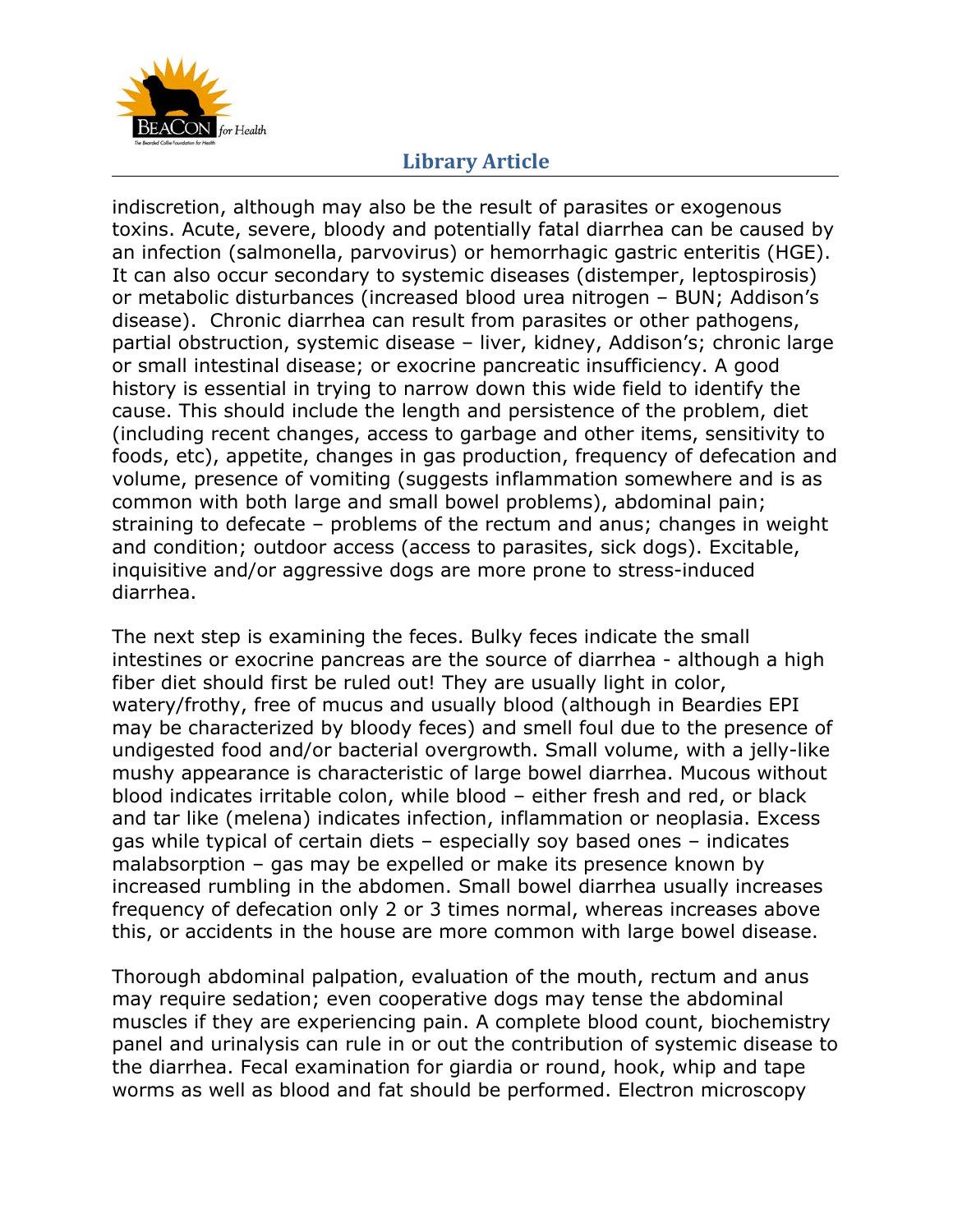

can often identify viruses causing diarrhea. Salmonella and campylobacter can be isolated using special culture media. Clostridia organisms are normally present in feces, but overgrowth can be identified using assays or stained microscopic specimens. Most funguses can also be identified. X-rays can help identify megaesophagus (see part 1), aspiration pneumonia, metastatic disease, foreign bodies, partial obstruction (due to foreign bodies, intussusception – where the intestine telescopes in on itself – or tumors). Contrast films – using barium – may be required to identify some of these problems. Ultrasound helps evaluate the thickness of the intestinal wall – five distinct layers are normally visible – obstructions and content of the intestines as well as peristaltic function.

Measurement of folate and cobalamin (Vitamin  $B_{12}$ ) in the serum can localize small intestinal disease. If folate levels are low the problem is with the upper small intestine where folate is mostly absorbed, whereas if cobalamin is low, the lower small intestine is the location of the problem. The use of endoscopy and colonoscopy allow visualization and collection of biopsy specimens from much of the digestive tract, and is less invasive than surgery, however, exploratory surgery may be necessary in some cases to identify the cause of the problem and hopefully its resolution.

Diet-induced diarrhea due to indiscriminate eating, eating spoiled foods or food to which they are hypersensitive is very common in dogs. It's generally self-limiting and fasting alone is usually curative. If a dog is allergic to a particular ingredient of the diet careful detective work may be needed to identify this, and avoidance of the food in future will be necessary to avoid repeated bouts of diarrhea.

Many food allergies though are exhibited as anorexia or itchiness, rather than as diarrhea.

Diarrhea is also a common side-effect of many medications as well as other chemicals. Steroids and many of the non-steroidal antinflammatories can cause severe and potentially life-threatening ulceration, and should be given with drugs to protect the gastrointestinal tract such as omeprazole. Similarly antibiotics should be given with probiotics to preserve the normal intestinal flora.

Parasites can cause acute or chronic diarrhea in dogs of any age, but are usually most debilitating for puppies. Reliance upon fecal exam to identify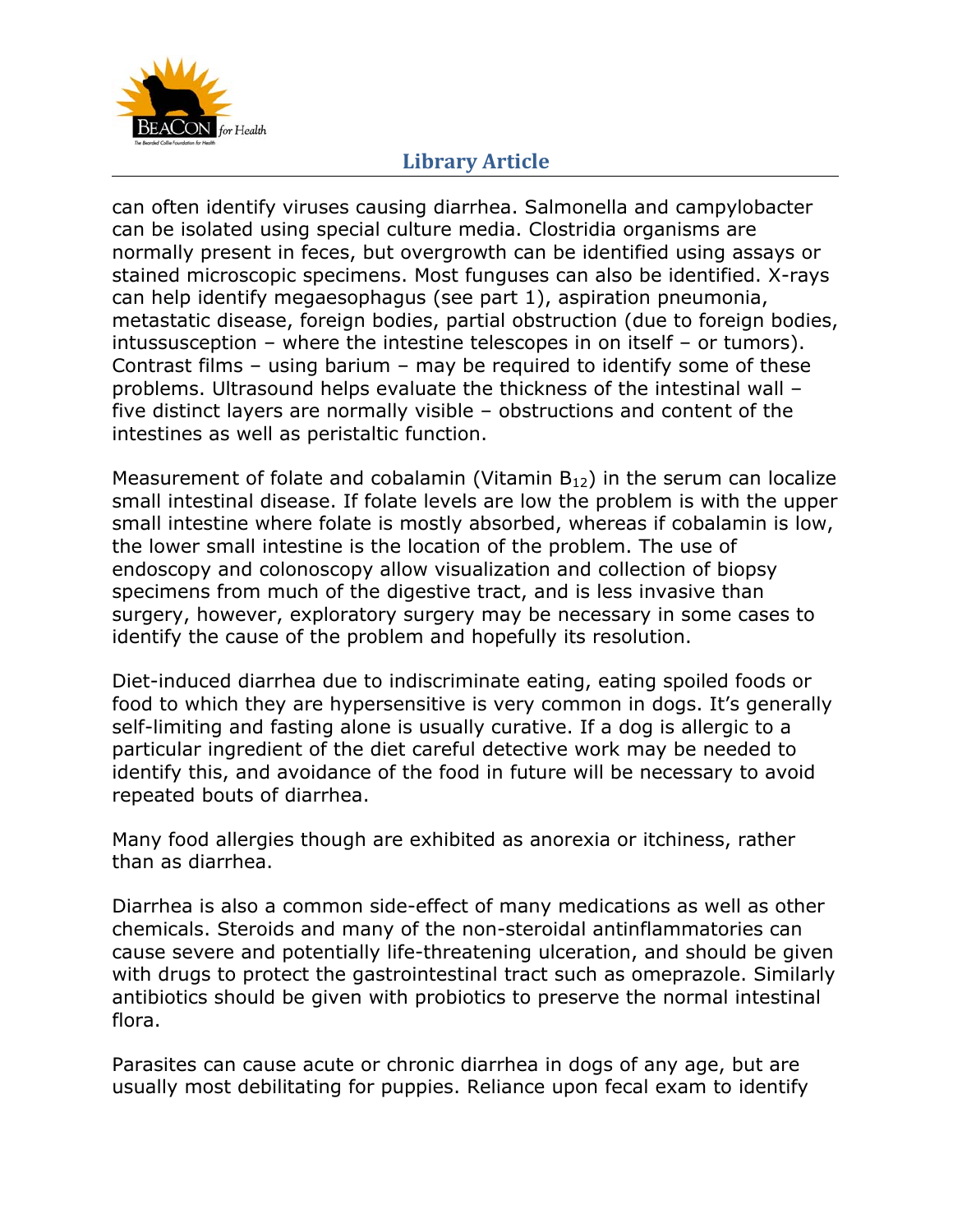

parasite infection may miss a lot of infections as eggs are only shed sporadically. Prophylactic treatment for worms in any animal that is failing to thrive may be prudent. However, infection is often asymptomatic. There is evidence in humans that inflammatory bowel disease (IBD) may be a response to lack of intestinal worms, and treating patients with benign pig roundworms has been very successful. However, there is a potential zoonotic risk from canine round and hookworms, especially in young children, and others handling infected animals and their feces without proper sanitary precautions. In humans, these worms can travel randomly through the body, causing blindness and even death.

**Roundworms** can live dormant in a bitch until she becomes pregnant, and then pass to the puppies through both the placenta and the milk. Heavily infected puppies have a pot belly, are painful, have diarrhea, dull haircoat, are dehydrated and have stunted growth. They may vomit up worms, or have complete obstruction of the intestines. More often however, the puppies appear perfectly normal. Adult dogs can be infected by ingesting worms in the environment.

**Hookworms** are voracious bloodsuckers, and heavy infection can result in bloody diarrhea. They can cause fatal anemia in young puppies. While bitches can pass hookworms transplacentally, they are more likely to reach puppies in the milk. Adults can ingest worms or larvae, and they can also enter through the skin. In the southeast, *Strongyloides stercoralis* is another worm that can produce hemorrhagic diarrhea, especially in young puppies. Infection occurs through the skin.

**Whipworms** inhabit the large bowel, and may cause diarrhea, but are most often asymptomatic. Dogs get them from the environment, either directly or by licking them off their paws.

**Tapeworms** are spread by fleas and lice, and the only symptom the dog usually shows is itching in the area of the anus.

Protozoal infections are caused by **coccidia** and **giardia**. Coccidia rarely cause problems even with large numbers of protozoa, except in young puppies, and then only if they are kept in areas of overcrowding and poor sanitation. In general, they have to be pretty debilitated and stressed to show diarrhea. In healthy puppies, even heavy infestations resolve without treatment. Giardia, on the other hand, has the potential for causing infection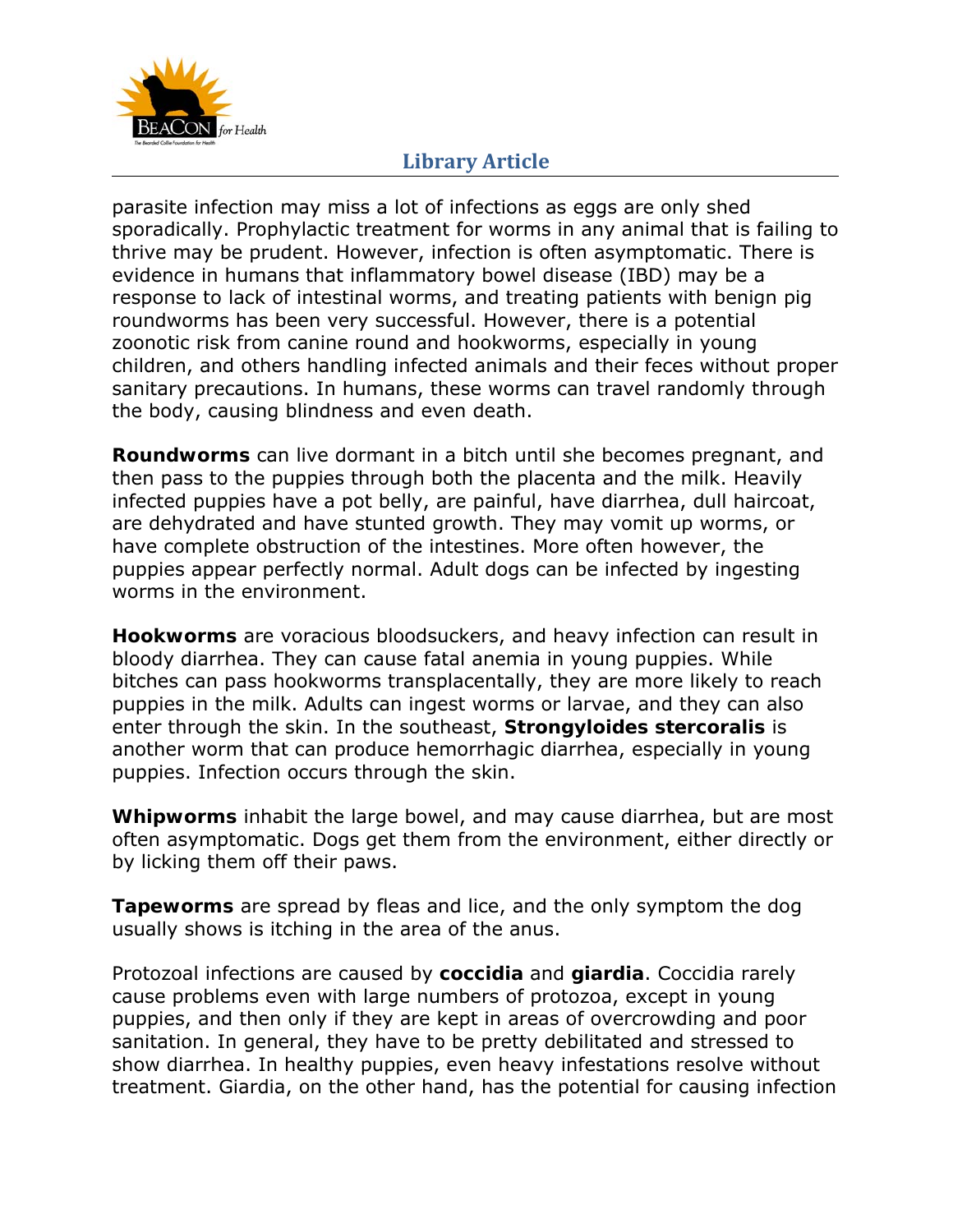

in animals of any age consuming contaminated food or water. It also has the potential to infect human care-givers. Diarrhea can be acute or chronic, intermittent or continuous, self-limiting or persistent. Usually it is typical of malabsorption – large volumes of foul-smelling, light colored, watery ("cow pat") diarrhea with a high fat content. Dogs may exhibit weight loss, loss of condition, dry skin, poor hair coat, and stunted growth in young animals. Diagnosis may be difficult, and prophylactic treatment of suspected cases is advisable. Recurrence is common, and if this occurs frequently, vaccination might be a good option, although neither the AVMA (American Veterinary Medical Association) or AAHA (American Animal Hospital Association) recommend use of the vaccine.

Parvovirus, coronavirus and rotavirus can all cause **viral diarrhea** in dogs. **Parvovirus** appeared suddenly in the late 1970s, and is an acute and highly contagious disease. It has a high affinity for rapidly dividing cells, so attacks the intestines, bone marrow and lymph tissue. In the intestines it attacks the crypts and causes complete destruction of the mucosal lining with collapse and severe diarrhea. While dogs of any age can get parvovirus, it is most severe in dogs under a year of age. Puppies under 6 weeks old are protected by maternal antibodies, and the majority of older puppies and dogs are protected by vaccination (or association with dogs shedding antigen that have been vaccinated). The virus persists in the environment, after being shed in feces, for a very long time. It enters its new victims orally. Some infected dogs vomit more, others show more diarrhea. They all have a fever, dehydration and are depressed. Crowding, secondary bacterial infection, other diseases and poor sanitation worsen the prognosis, and many puppies die - usually from dehydration, endotoxic shock, electrolyte imbalance or overwhelming bacterial infection. Any puppy 6 to 20 weeks of age with acute diarrhea and/or vomiting should be treated for parvovirus while confirmation is being made. Vaccination does not rule out the possibility as it may have been given before maternal antibodies subsided. Fluids; antibiotics – if there is evidence of secondary bacterial infection; antiemetics – if there is vomiting; shock doses of corticosteroids - for endotoxemia; and withholding all food and water by mouth until 24 hours after diarrhea and vomiting has stopped are the usual treatment. Dogs are kept in isolation. Most patients will survive, although fatal complications are common.

By contrast, **coronavirus** is a much more benign disease, in which the tips of the villi rather than the crypts are destroyed. It is acute, contagious and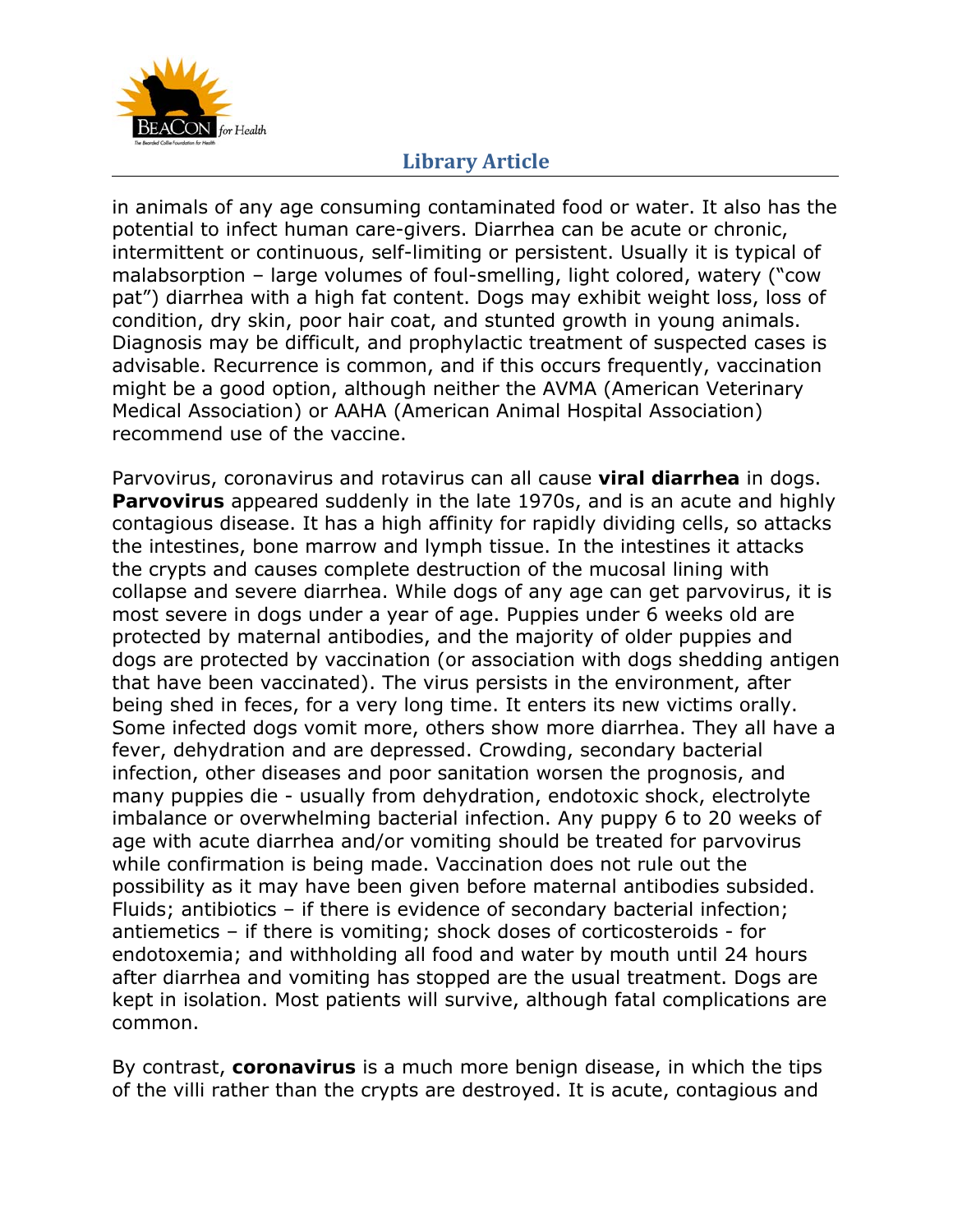

diarrhea is of variable severity. Most infections are subclinical. While dogs of any age can be infected, appreciable disease is only seen in puppies between 6 and 9 weeks of age. The puppies may be depressed, but rarely have a fever. The feces vary in appearance, but often smell foul. Most animals recover quickly with fluids and anti-diarrheals. Occasionally diarrhea can persist for 3 or 4 weeks, but fatality is extremely rare and seen in newborns only. Vaccination is not recommended. **Rotavirus** may occasionally cause a self-limiting watery diarrhea in young puppies.

**Canine distemper virus** can cause severe gastroenteritis with diarrhea and fever that is hard to distinguish from parvovirus. However, there are usually other signs, discharge from the eyes and nose, pneumonia and neurological problems. Supportive treatment may reduce mortality, which is about 50%. Vaccination is effective and preventative.

Bacterial infection by *Salmonella, Campylobacteria, Yersinia, Shigella* and invasive strains of *Eschericia coli* invade the lining of the colon and lower small intestines producing inflammation, mucus secretion and bleeding. Bloody, mucoid diarrhea is accompanied by fever and pain. Disease may spread systemically through the blood and lymph systems. Other bacteria produce enterotoxins, which produce watery, electrolyte-rich diarrhea. In dogs, *salmonella spp* and staphylococci contaminated foods can produce this kind of diarrhea. However, while most dogs harbor potentially pathogenic bacteria, they rarely cause illness. Unless dogs are otherwise debilitated, most bacterial diarrhea is self-limiting. Treatment with antibiotics, once the causative organism has been identified, and fluid support is helpful. These organisms are potential human pathogens, however, and care must be taken by caretakers to prevent infection.

**Rickettsial Diarrhea (salmon poisoning disease)** is a highly fatal disease caused by consumption of infected raw salmon from the Pacific Northwest. Infection results in high fever, vomiting, diarrhea, anorexia, depression, discharge from the nose and eyes, dehydration and swelling of peripheral lymph nodes. Left untreated mortality is 50-90%. Treatment with tetracycline and fluid support should be begun as soon as disease is suspected.

**Canine hemorrhagic enteritis (HGE)** is a disease of unknown cause. There is a sudden onset of vomiting; profuse bloody diarrhea that is the consistency of raspberry jam and smells foul; and extreme concentration of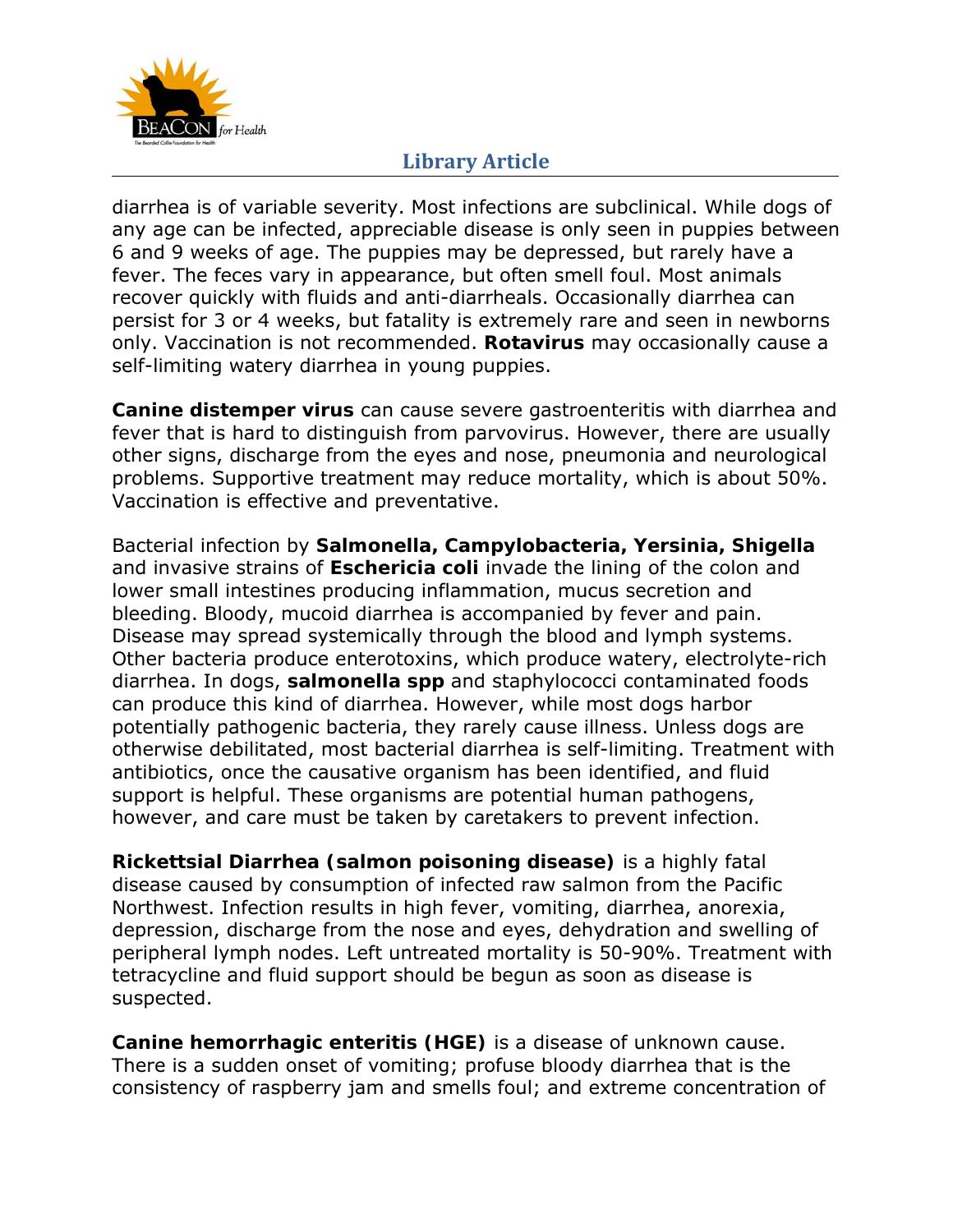

the blood. It is probably the result of mucosal hypersecretion by enterocytes. One potential cause may be infiltration by *Clostridium perfringens* and or an endotoxin produced by this bacterium. It can occur in dogs of any age, but most often those between 2 and 4 years, and can recur in about 10%, while for the majority it is a single event. If untreated the circulation can collapse completely in 24 hours, but most dogs are treated promptly with fluids and balanced electrolytes causing a rapid improvement, although the diarrhea may not resolve for 24 hours. Food and water should be withheld until the diarrhea has resolved. If there is not a rapid improvement, other causes of disease – parvovirus, foreign body, intussusception or twisting of the intestines - should be sought. In Beardies and some other breeds, exocrine pancreatic insufficiency may manifest very like HGE, although hemo-concentration and prolonged capillary refill time are usually not seen.

Nonspecific acute diarrhea is treated supportively to correct fluid and electrolyte loss, resting the digestive tract by withholding oral food (and sometimes water) for 24 to 48 hours. Motility modifiers and adsorbents may be given to reduce the frequency of defecation and improve fecal consistency although there is little evidence they help the patient, they make things easier for the caretakers. Specific therapy is directed at the underlying cause of the illness, where this has been determined.

Intestinal obstruction is relatively common in dogs. It can be acute or chronic, partial or complete and can be the result of compression from outside the intestinal lumen – adhesions, hernias, strangulation, intussusception, twisting (volvulus), lesions of the wall, tumors (lymphoma, adenocarcinoma, leiomyosarcoma), inflammatory granuloma, fungal infection, stricture, abscess or hematoma; intraluminal obstruction – foreign body; functional – neurological or muscular problems, infiltration of the intestinal wall, peritonitis or low potassium (e.g. in Addison's disease); or congenital malformation. The most common problem is ingestion of a foreign body – the most common ones are toys, food wrappings, bones, sticks, corn cobs, fruit pits, stones, fabric, plant material and fish hooks and lines, but just about everything has shown up at one time or another. String, dental floss and other "linear" foreign bodies can cause pleating (plication) of the intestine on the string which can lead to multiple perforations of the bowel and peritonitis (infection of the abdominal cavity). In some cases the intestines are strangulated and lose circulation – which leads to edema and engorgement of the affected segment, loss of oxygen and cell death, which